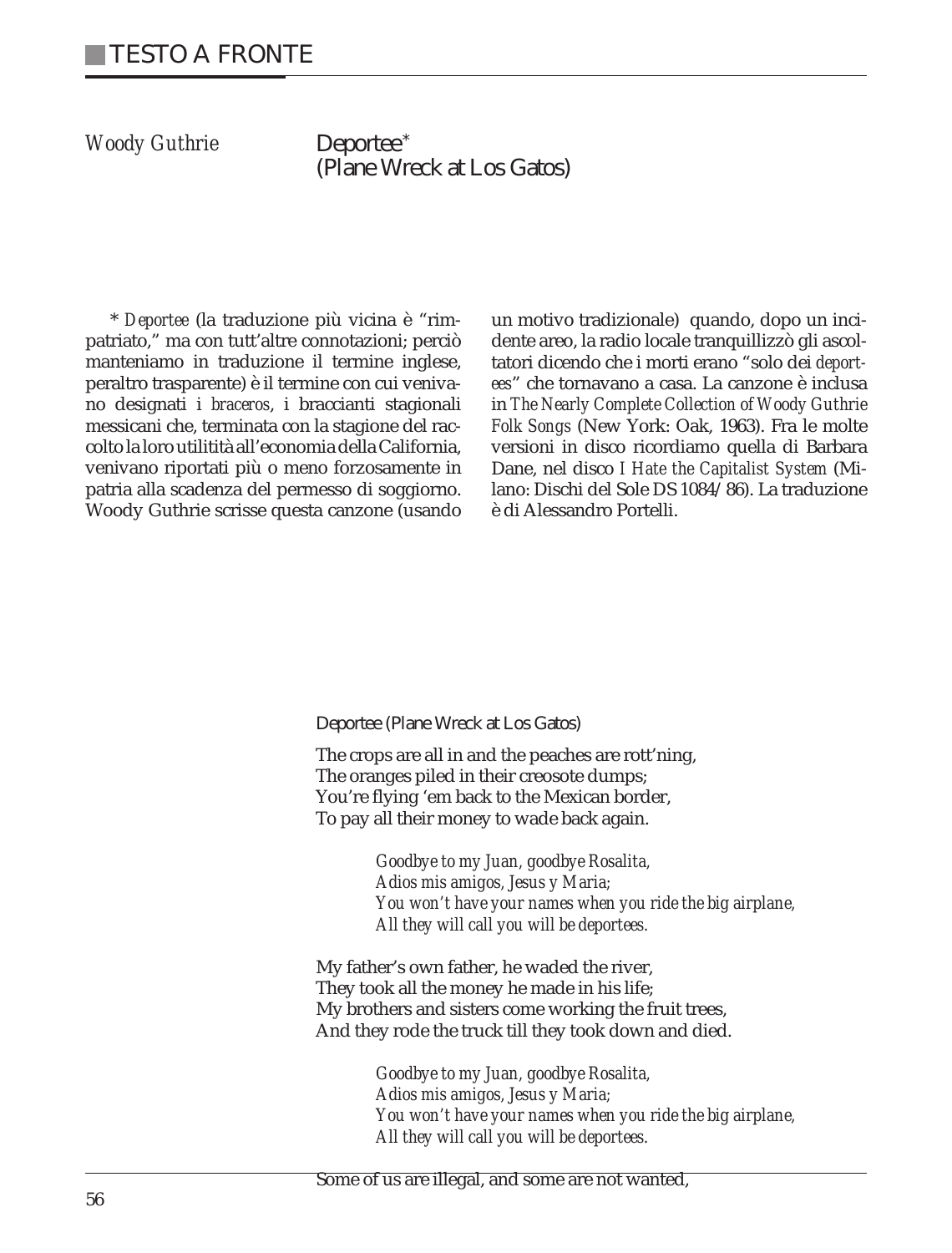## **TESTO A FRONTE**

## *Deportee (Plane Wreck at Los Gatos)*



*Words by Woody Guthrie, Music by Martin Hoffman*

**Deportee (Disastro aereo a Los Gatos)**

La frutta è raccolta, le pesche marciscono, gli aranci sono ammucchiati negli scarichi sotto il creosote; li riportate in volo al confine messicano, dove pagheranno tutti i loro soldi per attraversare di nuovo.

> *Addio, mio Juan, addio Rosalita adios mis amigos, Jesus e Maria Non avrete un nome quando sarete sul grande aeroplano e vi chiameranno soltanto* deportees*.*

Il padre di mio padre guadò il fiume, gli presero tutti i soldi che aveva fatto in vita sua; i miei fratelli e sorelle sono venuti a lavorare nei frutteti viaggiando sui camion fino ad ammalarsi e morire.

> *Addio, mio Juan, addio Rosalita adios mis amigos, Jesus e Maria Non avrete un nome quando sarete sul grande aeroplano e vi chiameranno soltanto* deportees.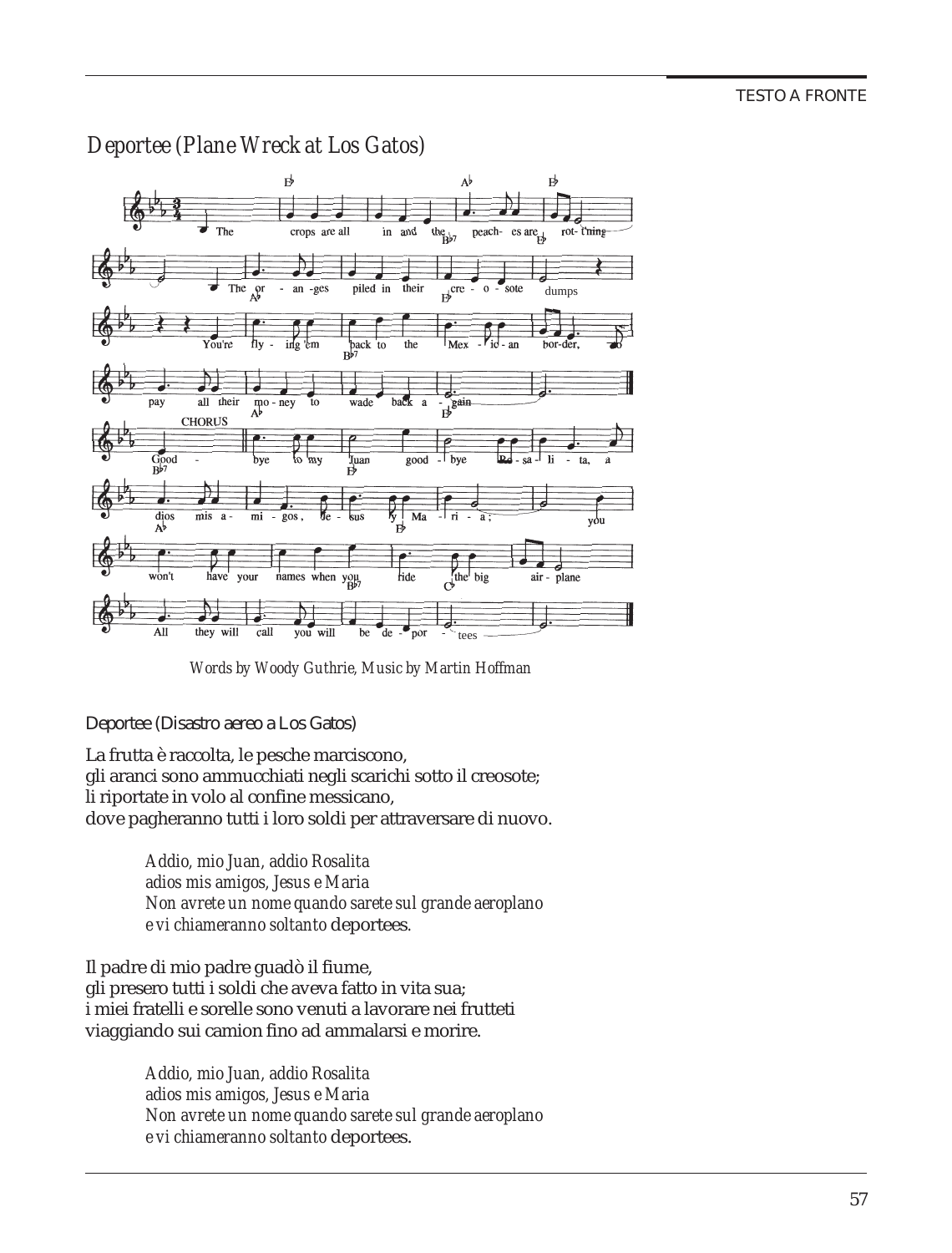## *Woody Guthrie*

Our work contract's out and we have to move on; Six hundred miles to that mexican border, They chase us like outlaws, like rustlers, like thieves.

> *Goodbye to my Juan, goodbye Rosalita, Adios mis amigos, Jesus y Maria; You won't have your names when you ride the big airplane, All they will call you will be deportees.*

We died in your hills, we died in your deserts, We died in your valleys and died on your plains, We died 'neath your trees and we died in your bushes, Both sides of the river, we died just the same.

> *Goodbye to my Juan, goodbye Rosalita, Adios mis amigos, Jesus y Maria; You won't have your names when you ride the big airplane, All they will call you will be deportees.*

The sky plane caught fire over Los Gatos canyon, A fireball of lightning, and shook all our hills, Who are all these friends, all scattered like dry leaves? The radio says they are just deportees.

> *Goodbye to my Juan, goodbye Rosalita, Adios mis amigos, Jesus y Maria; You won't have your names when you ride the big airplane, All they will call you will be deportees.*

Is this the best way we can grow our big orchards? Is this the best way we can grow our good fruit? To fall like dry leaves to rot on my topsoil And be called by no name except deportees?

> *Goodbye to my Juan, goodbye Rosalita, Adios mis amigos, Jesus y Maria; You won't have your names when you ride the big airplane, All they will call you will be deportees.*